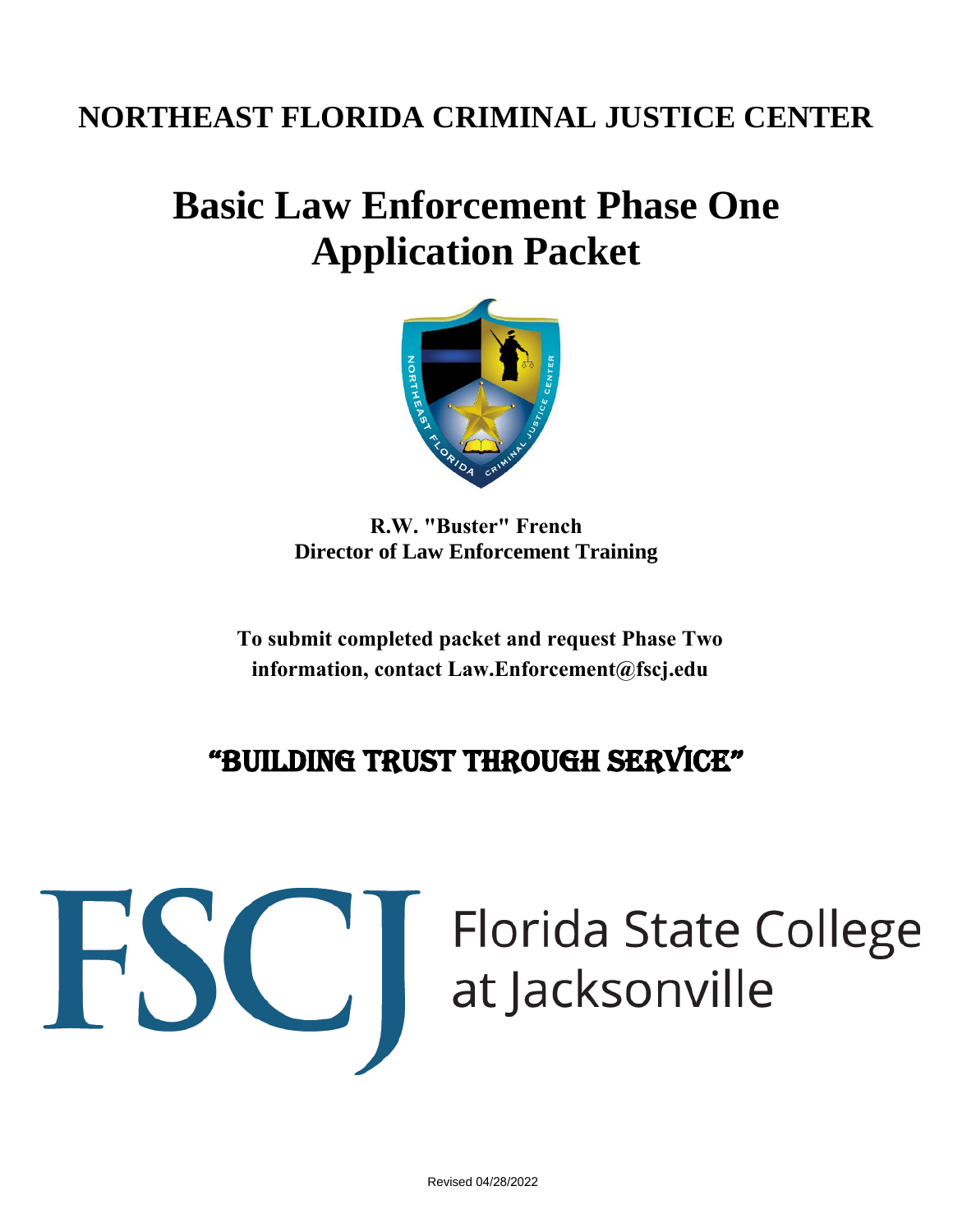#### **Academy Admission Disqualifiers**

There are several areas concerning an applicant's background that will preclude their admission to the Florida Law Enforcement Academy programs. Please read and understand these disqualifying factors. If you are not qualified for entry to the program, your application will not be considered.

#### **GENERAL DISQUALIFYING FACTORS**

It is the Academy policy to disqualify a potential applicant from admission or processing for admission for failure to successfully complete the items listed below. These items are covered in depth in application requirements and forms.

- Failure to pass the oral board interviewprocess
- Failure to timely submit all required applicant documentation
- Failure to pass drug-screening test
- Failure to meet appropriate criminal history checksstandards
- Failure to meet Florida State College academic admissions and prescreening testing criteria
- Submission of any false documents orstatements

#### **DRIVING HISTORY DISQUALIFYING FACTORS**

Any conviction for any driving felony, or conviction for any of the following activities during a 5-year period prior to the class beginning date:

- DUI/DWI, license suspended forpoints
- willful/wanton recklessdriving
- fleeing and attempting to elude
- leaving scene of an accident
- license suspended for financial responsibility from an at faultaccident
- five hazardous moving violations
- two hazardous moving violations resulting in accidents.

#### **NARCOTICS ABUSE DISQUALIFYING FACTORS**

Any activity, arrest or conviction after the age of 18 (or after being adjudicated as an adult for Criminal Prosecution purposes regardless of age of adjudication) for the following violations:

- sales of illegal drugs/substances
- acting as middle-person in a drug deal
- drug trafficking
- failure to maintain a completely drug free history for two years prior to application
- continuous use of habit forming prescriptions/controlled substances for more than five years
- possession of drug paraphernalia in pastyear
- use of hallucinogenic drugs in past fiveyears
- abuse/misuse/use of class I, II, III, IV, V drugs in past five years
- use of non-prescription steroids in past fiveyears
- use of marijuana in past two years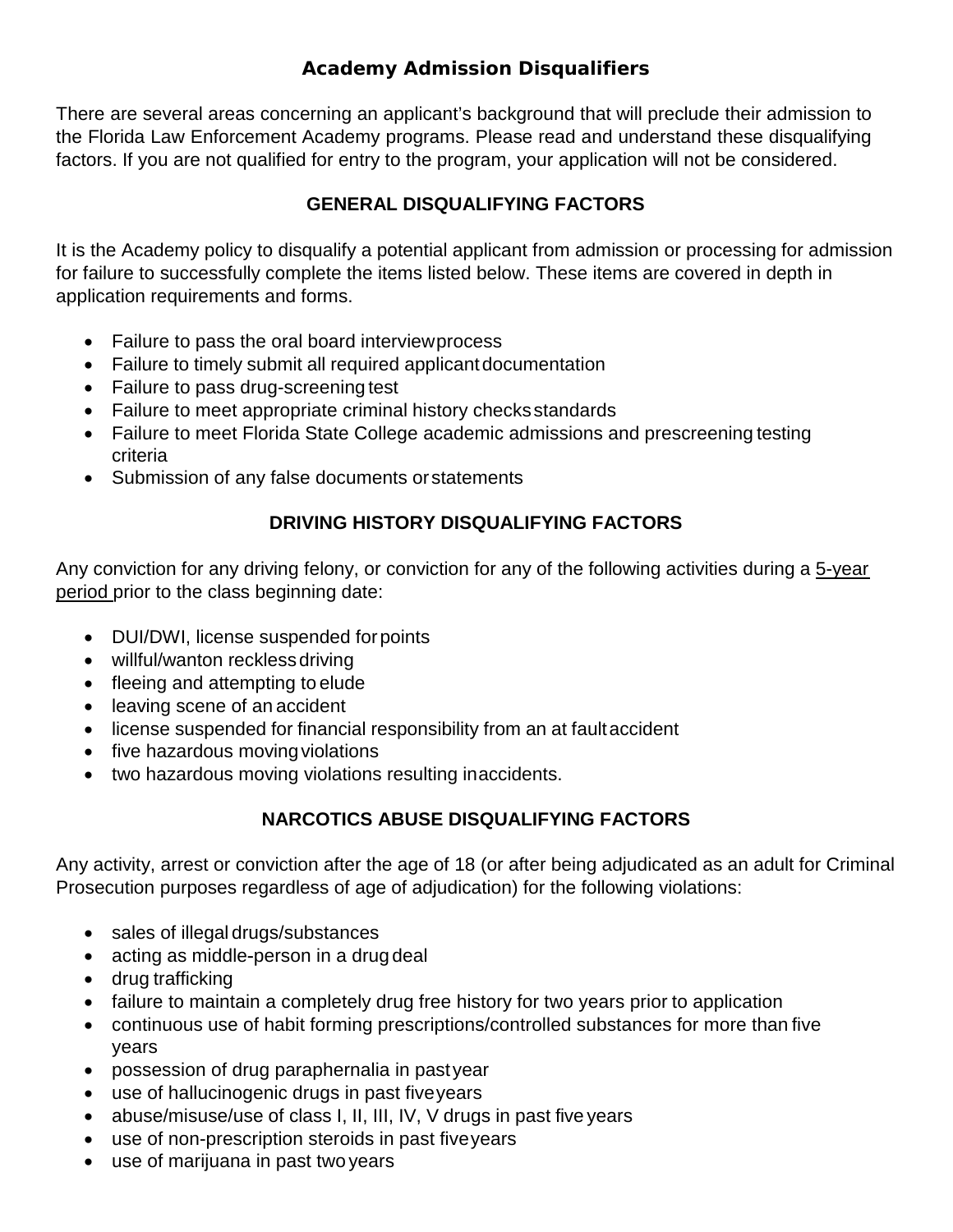Violations occurring prior to the age of 18 will be evaluated on a case by case basis.

(See Florida Department of Law Enforcement (FDLE) web page for links to Florida Statues for a detailed explanation of drug class categories.)

#### **DOMESTIC VIOLENCE DISQUALIFYING FACTORS**

Federal law prohibits persons convicted of any domestic violence violations **(18 U.S.C. 922 (g) (9))**  from carrying a firearm. Accordingly, any potential applicant fitting this category is disqualified from admission to or processing for admission to the academy.

Anyone arrested or charged but not convicted, of a domestic violence violation where the charges have been:

- dismissed for cause,
- or persons having been served with an active injunction for protection, which prohibits the applicant from carrying a firearm,

#### **PREADMISSION DETERMINATION**

Applicants whose personal history situation do not exactly meet or that borders on meeting the above disqualifying factors, who believe that there are significant and/or overwhelming circumstances which would justify their favorable consideration for admission to the Academy, may formally request in writing, a preadmission determination evaluation for consideration prior to admission.

The applicant must submit a detailed typed letter with all supporting documentation addressed to the Director of Law Enforcement Training requesting a preadmission determination.

The applicant may attend orientations and complete the physical agility test prior to submitting such a preadmission determination request, however all other application procedures will be placed on hold pending a final decision.

Telephone or personal inquiries for preadmission determinations will not be considered. Applicants and/or third parties making telephonic or personal inquiries will be directed to this policy statement.

The applicant's preadmission determination letter should provide a written statement of all details concerning the history and situation. Additionally,

- The letter must clearly state why the applicant requests consideration and how their situation fails to meet the above exclusionstandards.
- The request for preadmission determinations must also include photocopies of all arrest, disposition, court documents and any other records concerning the situation to be evaluated. Including front and back pages of charge sheets and other law enforcement records, as applicable.

Failure to submit supporting documentation with the preadmission determination letter will result in the discontinuance of the application process.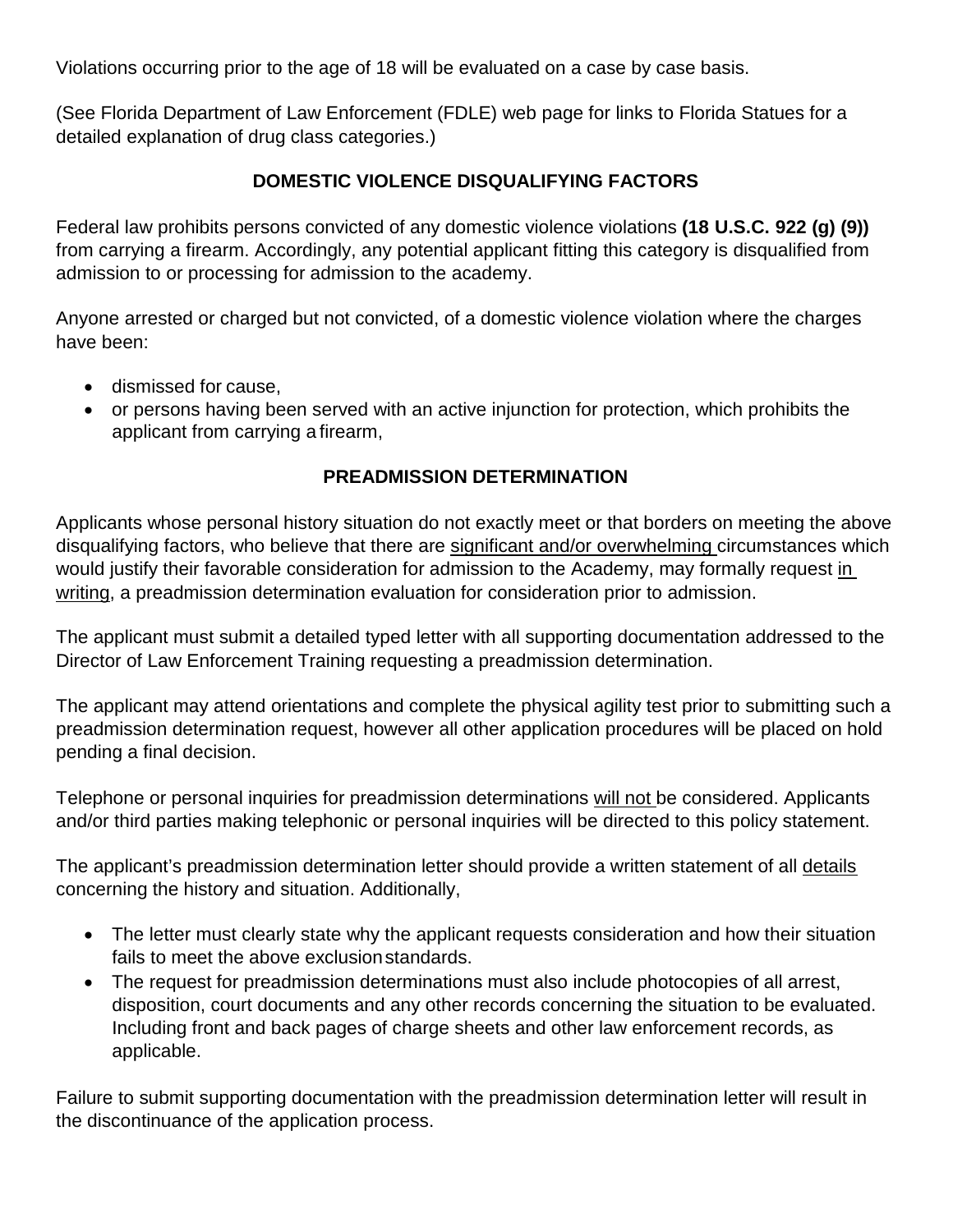If during any step in the application process, it is discovered that an applicant's personal history background is such that they should have reasonably known that they should have submitted a request for a preadmission determination, that applicant will be denied Academy admission without further notice or explanation.

#### **Initial Application Forms**

Initial packet contains assorted forms necessary for preliminary consideration in the program. Complete the enclosed forms and return them to the Academy as soon as possible. The forms will be reviewed and when sufficient applicants have met the requirements, a Physical Fitness Evaluation will be scheduled. You will be notified of the date and time of the Physical Fitness Evaluation.

#### **Applicant Tracking Contact Sheet**

Complete the Applicant Contact Sheet (below) and place it on the top of your application packet. If you move at any time during the application process or Academy program, email us at [Law.Enforcement@fscj.edu.](mailto:Law.Enforcement@fscj.edu)

#### **Verification of age**

Applicants must be 19 years of age

(FDLE Regulations require individuals to be 19 years of age taking the State Certification Exam).

Verification of age may be accomplished by providing a copy of birth certificate or suitable "official" document.

#### **Citizen of the United States**

Applicants must be Untied States Citizens. Naturalized Citizens must provide proof of Naturalization

#### **High school transcripts or equivalent**

High school transcripts – 1 SEALED copy required

**High School Diplomas are not considered acceptable proof of graduation.**

A copy of a Florida GED certificate & individual test scores are acceptable proof.

#### **Out-of-state GED, reviewed on a case by case basis**

#### **Affidavit of Criminal/Military History**

Complete this affidavit form (below) in the presence of a Notary Public, after the Notary has placed their seal on the form, include it in the packet. Banks and Credit Unions provide Notary Services.

#### **Applicant Waiver Agreement & Statement**

Complete this waiver form (below) and return in packet

#### **FERPA Consent Form**

Complete this waiver form (below) and return in packet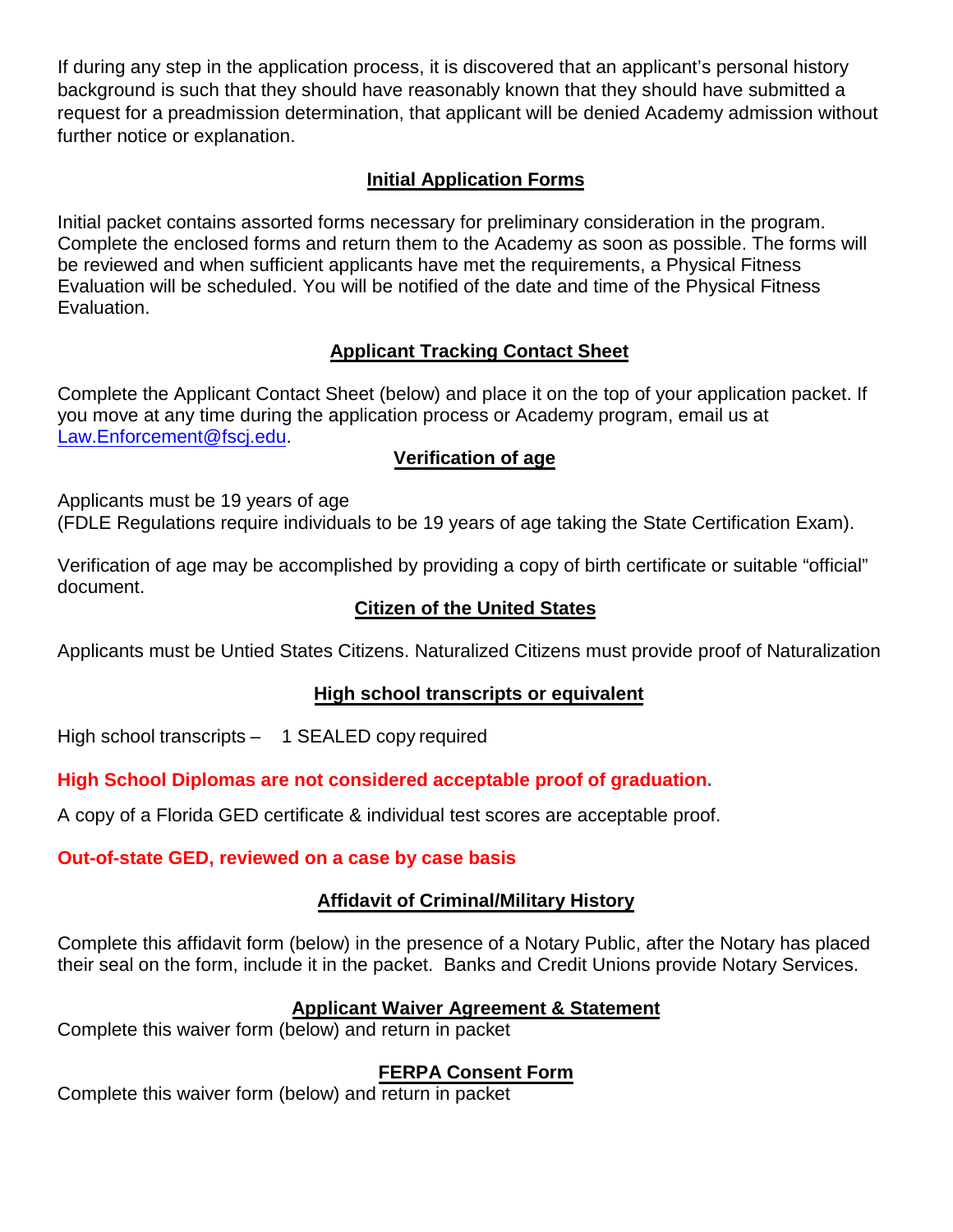#### **Driver's license**

A photocopy of your current valid state driver's license must be turned in with your packet. Please enlarge the print size to double the normal license size when making this copy.

#### **Social Security Card**

A photocopy of your social security card must be turned in with your packet. Please enlarge the print size to double the normal license size when making this copy.

#### **Proof of Health/Accident Insurance**

Proof that you possess current health/accident insurance must be provided in the event you are injured during the training course.

#### **Health/Accident Insurance must remain valid for the duration of the class***.*

Active duty military personnel may provide a copy of your military ID card as proof of insurance.

#### **Military DD Form 214**

A photocopy of your DD-214 if you have been in the military.

#### **Authority for Release of Information**

Complete the CJSTC Form 58, Authority for release of information (below). This document must be notarized.

#### **Medical Examination Forms**

Take the Medical Examination Form (CJSTC Form 75) (below) to your physician or medical clinic and have the physical examination completed. The results of the physical MUST be reported on these forms. Physicals not reported on these forms will not be accepted. Ensure that the examining physician completes the form correctly and includes his/her address and license number with his/her signature.

#### **CJBAT Examination (Law Enforcement Version)**

The Criminal Justice Basic Ability Test (CJBAT) program is a Florida Department of Law Enforcement entrance examination for Law Enforcement and Corrections Officer. The CJBAT is administered only in the State of Florida. Applicants, training schools and criminal justice agencies may access examination pass/fail results on the Florida Department of Law Enforcement website.

The cost of this exam is \$39.00. To schedule exam go to www.[https://home.pearsonvue.com/fdle](https://home.pearsonvue.com/fdle/bat)

Submit your test results with your Phase One paperwork.

**It is the student's responsibility to ensure you are taking the CORRECT test for the class you want. CJBAT for Basic Law Enforcement or COBAT for Corrections. COBAT scores will not be accepted for BLE, and CJBAT scores will not be accepted for Corrections. The Student will need to retake the correct test and will be responsible for the additional testing fee.**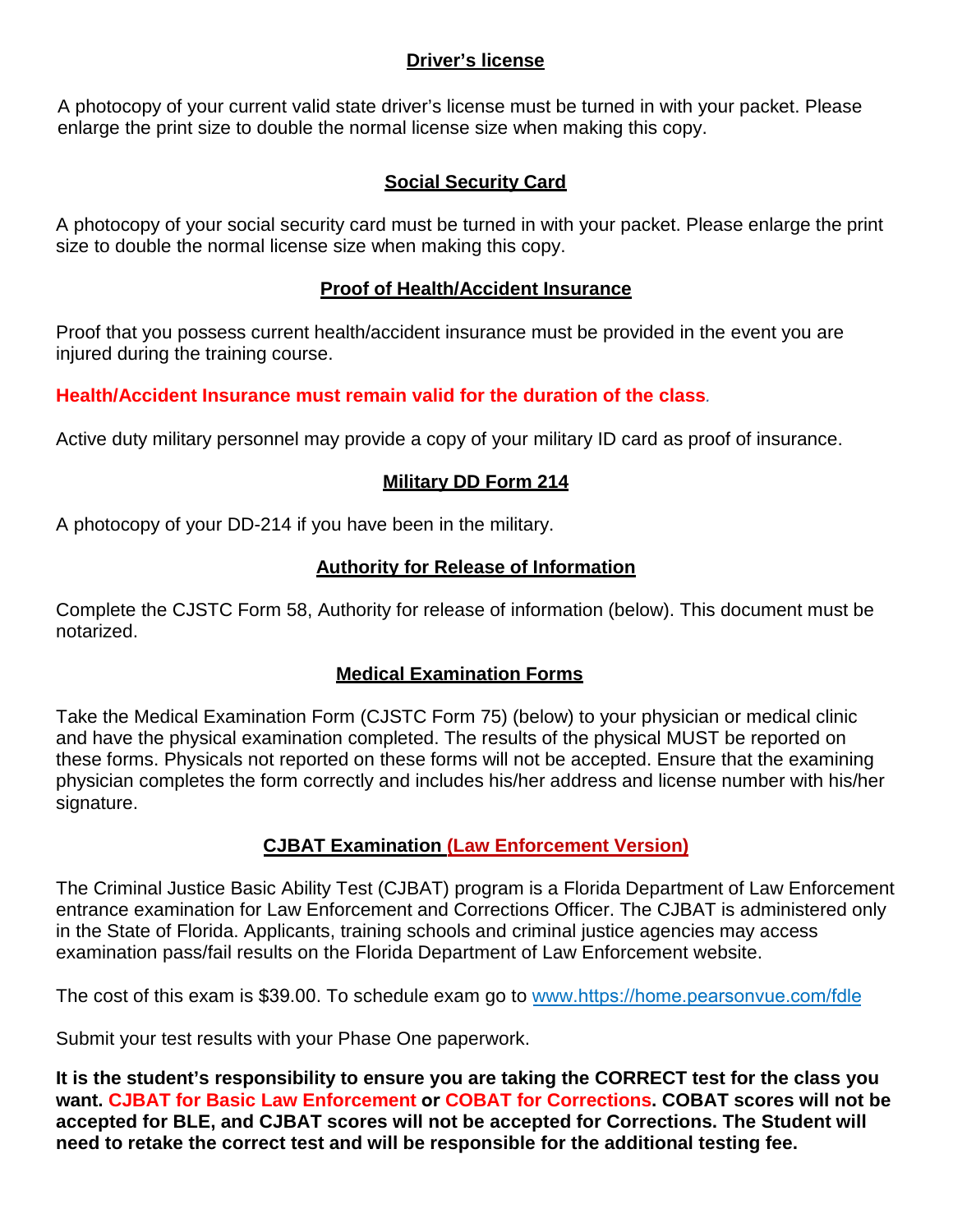#### **Recruit Ride Along Form**

Recruits are to complete a minimum of two civilian observer rides with the police. It is recommend you vary your rides between zones, hours of the day and agencies. The Recruit Ride Along Form (below) will be collected at the end of phase three. Begin your rides now.

#### **The required forms begin on the next page, please print clearly when completing these forms.**

#### **FSCJ Student Vocational Application**

Complete college vocational application at fscj.edu. Make sure to select Workforce Certificate-Florida Law Enforcement Academy.

#### **Start financial aid and/or veteran assistance if applicable.**

Information pertaining to Financial Aid can be located at [https://www.fscj.edu/admissions-aid/](https://www.fscj.edu/admissions-aid/financial-aid/applying-for-aid) [financial-aid/applying-for-ai](https://www.fscj.edu/admissions-aid/financial-aid/applying-for-aid)d. You can also visit the Student Success area at any college campus to get assistance. FSCJ's school code is: 001484. Questions reg[arding Financial Aid may be directed](http://www.fscj.edu/military-veterans/)  to (904) 646-2300 or financialaid@fscj.edu.

Information pertaining to Veteran Assistance can be located at http://www.fscj.edu/military-veterans/ veterans-benefits. You can also visit the Military and Veterans Service Center at FSCJ Downtown Campus, 940 North Main Street, Jacksonville, FL to get assistance.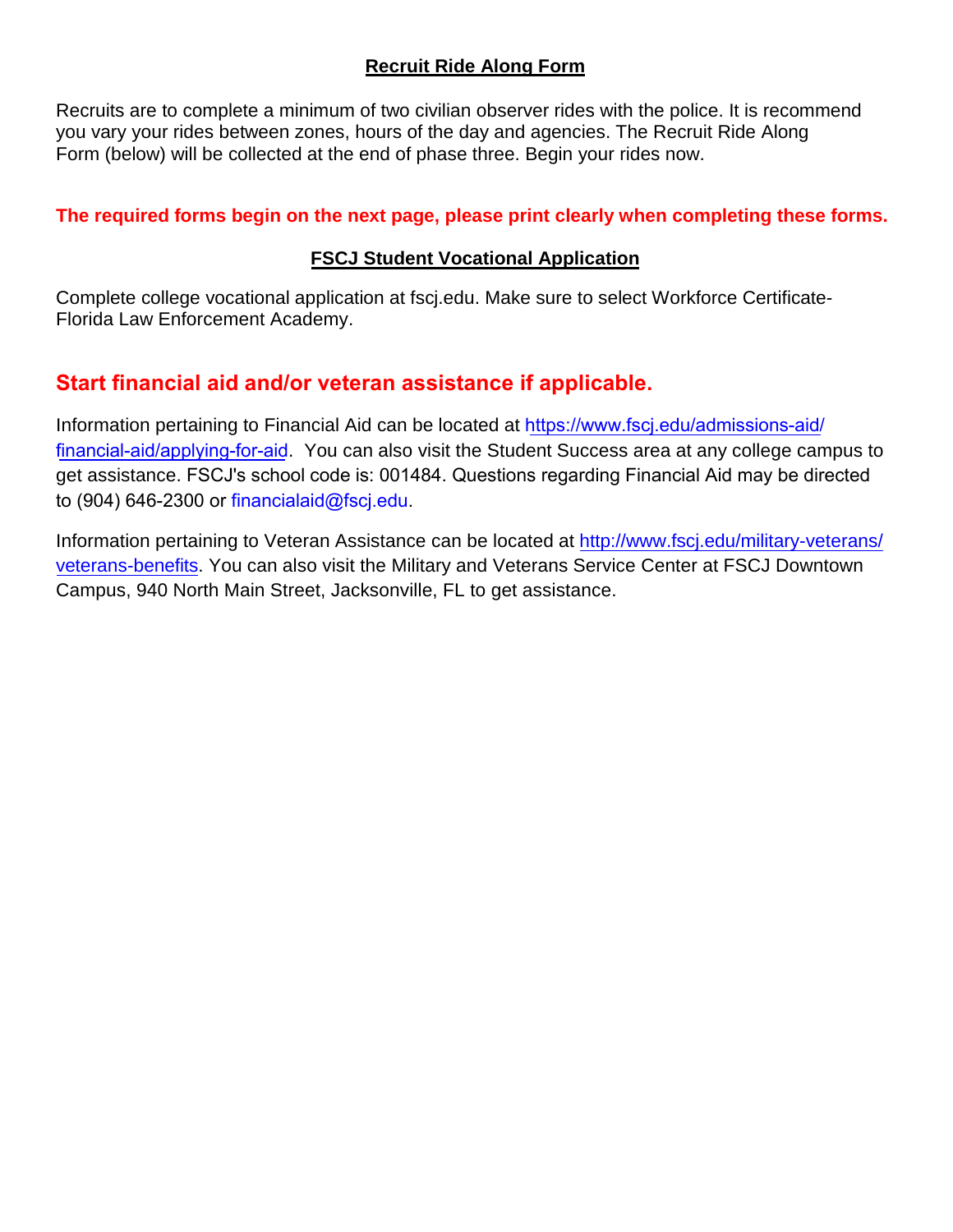

## NORTHEAST FLORIDA CRIMINAL JUSTICE CENTER FLORIDA STATE COLLEGE AT JACKSONVILLE

#### APPLICANT PROCESSING CHECKLIST

- □ Applicant Contact Sheet
- Verification of Age (Birth Certificate)
- □Proof of Citizenship (Birth Certificate, Naturalization)
- $\Box$  High School Transcripts or Equivalent (Must be sealed)
- Affidavit of Criminal/Military History (Must be notarized)
- Applicant Waiver Agreement & Statement
- **FERPA** Consent Form
- Driver's License (Enlarged copy)
- Social Security Card (Enlarged copy)
- □Proof of Health & Accident Insurance (Military-ID Card Covers)
- □ CJBAT Test Result (Must not be older than 4 years at start of class)
- $\Box$ DD-214 (Discharged/Retired Military)
- □ CJSTC Form 58 (Must be notarized)
- □ CJSTC Form 75 (Must use these forms for Physical Forms)
- Contact VA (Regarding VA benefits): vets@fscj.edu or (904) 357-8890
- **[Financial Aid application at fafsa.ed.gov](fafsa.ed.gov)**
- Declaration of Residency

Florida State College at Jacksonville is a member of the Florida College System and is not affiliated with any other public or private university or college in Florida or elsewhere.

Florida State College at Jacksonville does not discriminat[e against any](mailto:equityofficer@fscj.edu) person on the basis of race, color, ethnicity, genetic information, national origin, religion, gende[r, marital status, disabilit](mailto:equityofficer@fscj.edu)y, or age in its programs or activities. Inquiries regarding the non-discrimination policies may be directed to the College's Equity Officer, 501 West State Street, Jacksonville, Florida 32202 | (904) 632-3221 | equityofficer@fscj.edu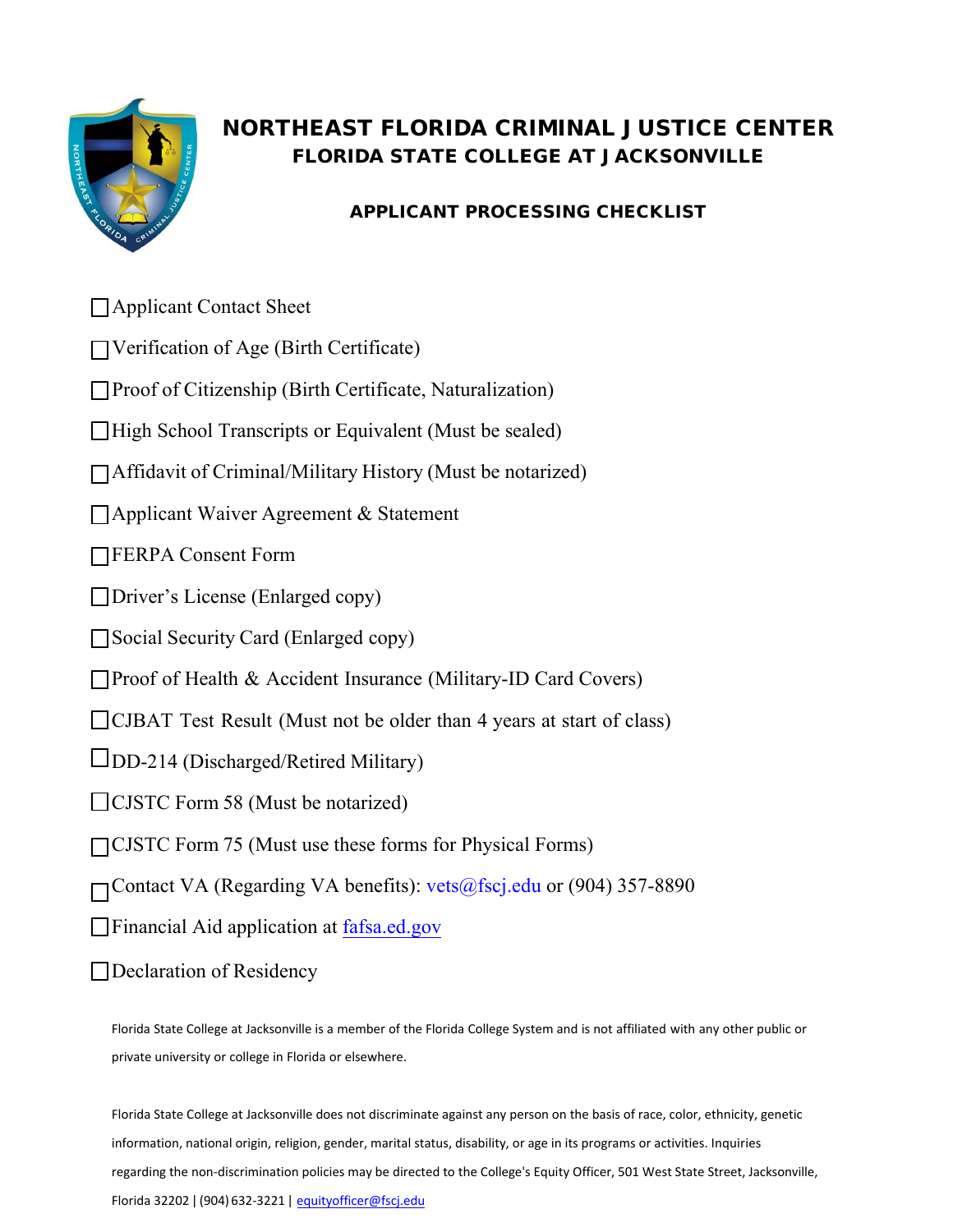

## NORTHEAST FLORIDA CRIMINAL JUSTICE CENTER FLORIDA STATE COLLEGE AT JACKSONVILLE

#### APPLICANT CONTACT SHEET

| <b>Please Print Neatly</b>                                                                                                                                                                                                     |             |             |
|--------------------------------------------------------------------------------------------------------------------------------------------------------------------------------------------------------------------------------|-------------|-------------|
|                                                                                                                                                                                                                                |             |             |
| I am interested in the following program:                                                                                                                                                                                      |             |             |
| BLE Day Class    <br>BLE Night Class                                                                                                                                                                                           | $Crossover$ | Corrections |
| Last Name: Middle: Manuel Middle: Middle: Middle: Middle: Middle: Middle: Middle: Middle: Middle: Middle: Middle: Middle: Middle: Middle: Middle: Middle: Middle: Middle: Middle: Middle: Middle: Middle: Middle: Middle: Midd |             |             |
|                                                                                                                                                                                                                                |             |             |
|                                                                                                                                                                                                                                |             |             |
| City State Zip Code:                                                                                                                                                                                                           |             |             |
|                                                                                                                                                                                                                                |             |             |
| Telephone Numbers:                                                                                                                                                                                                             |             |             |
|                                                                                                                                                                                                                                |             |             |
| Work: Other: Other:                                                                                                                                                                                                            |             |             |
| Best time of day to contact: Best number to contact:                                                                                                                                                                           |             |             |
| <b>Emergency Contact Information:</b>                                                                                                                                                                                          |             |             |
| Telephone Numbers:<br>Cell:                                                                                                                                                                                                    | Other:      |             |

\*In compliance with Florida Statute 119.071(5), Florida State College at Jacksonville issues this notification regarding the purpose of the collection and use of Social Security numbers. Florida State College will collect your Social Security Number (SSN) for record identification, state and federal reporting. Providing your SSN on this application means that you consent to the use of your number in the manner described. If you choose not to provide your SSN, you will be provided an alternate identification number. All Social Security Numbers are protected by Federal regulations and are not to be released to unauthorized parties. Read more about the collection and use of social security number[s \(http://www.fscj.edu/ssn\).](http://www.fscj.edu/ssn)) Florida State College at Jacksonville is a member of the Florida College System and is not affiliated with any other public or private university or college in Florida or elsewhere. Florida State College at Jacksonville does not discriminate against any person on the basis of race, color, ethnicity, genetic information, national origin, religion, gender, marital status, disability, or age in its programs or activities. Inquiries regarding the non-discrimination policies may be directed to the College's Equity Officer, 501 West State Street, Jacksonville, Florida 32202 | (904) 632-3221 | [equityofficer@fscj.edu.](mailto:equityofficer@fscj.edu)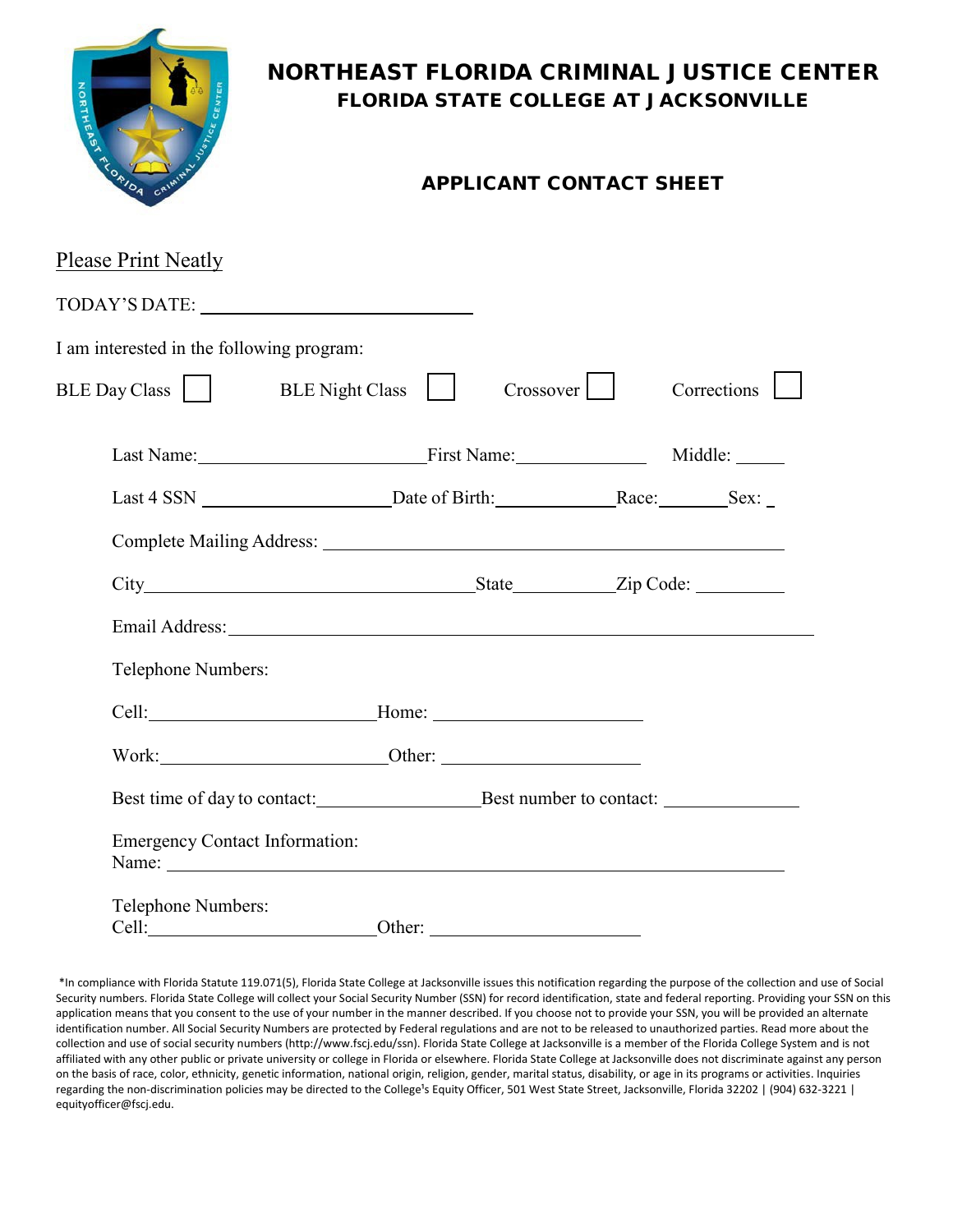

## NORTHEAST FLORIDA CRIMINAL JUSTICE CENTER FLORIDA STATE COLLEGE AT JACKSONVILLE

#### AFFIDAVIT OF CRIMINAL AND MILITARY HISTORY

I understand to be accepted into the Criminal Justice Center Academy program I must meet the minimum standards required of a police/corrections officer in the State of Florida. As part of this requirement I certify that I have not been convicted of any Felony or Misdemeanor involving perjury or false statement or have been dishonorably or undesirably discharged from any branch of the Armed Forces of the United States.

| In the State of Florida, County of | before me personally                                                         |
|------------------------------------|------------------------------------------------------------------------------|
| appeared                           | who being duly sworn deposes and                                             |
|                                    | Says I hereby certify that to the best of my knowledge and belief I meet the |
| Requirements outlined above.       |                                                                              |

| Applicant Signature:               | Date Signed: |    |
|------------------------------------|--------------|----|
| Sworn to subscribed before me this | day of       | AD |

Notary Public, State of Florida My commission expires: <u>commission</u>

(Any person who after July 1, 1981 pleads guilty or nolo-contendere (no contest) to or is found guilty of a Felony or Misdemeanor involving perjury or false statement shall not be eligible notwithstanding suspension of sentence or withholding of adjudication.)

Florida State College at Jacksonville is a member of the Florida College System and is not affiliated with any other public or private university or college in Florida or elsewhere.

Florida State College at Jacksonville does not discriminate against any person on the basis of race, color, ethnicity, genetic information, national origin, religion, gender, marital status, disability, or age in its programs or activities. Inquiries regarding the non-discrimination policies may be directed to the College's Equity Officer, 501 West State Street, Jacksonville, Florida 32202 | (904) 632-3221 | [equityofficer@fscj.edu](mailto:equityofficer@fscj.edu).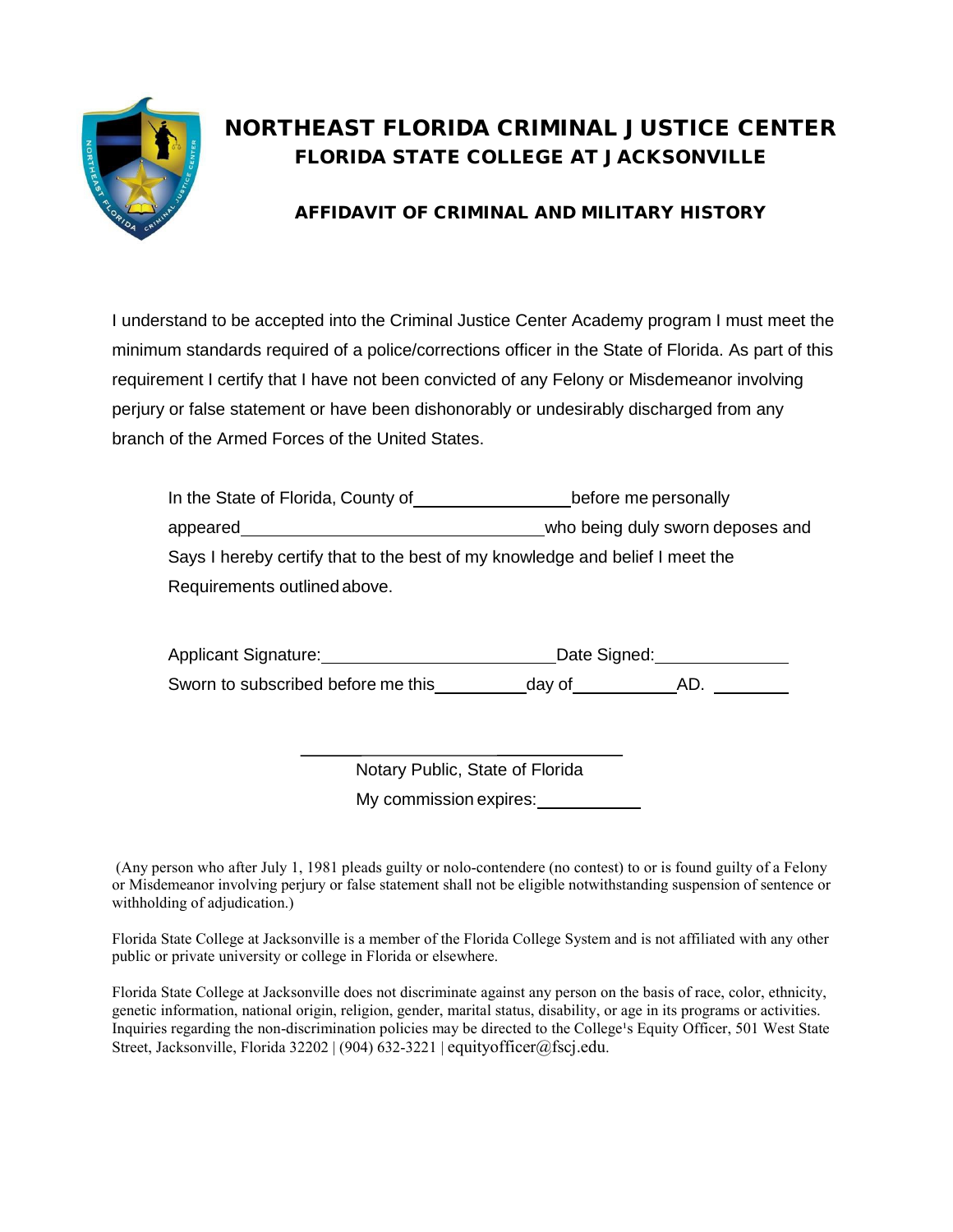# **APPLICANT WAIVER AGREEMENT**

# **AND STATEMENT**

For Criminal History Record Checks

This form shall be completed and signed by every applicant for non-criminal justice purposes.

I hereby authorize *(enter Name of Non-Criminal Justice Agency)* **Florida State College at Jacksonville** to submit a set of my fingerprints to the Florida Department of Law Enforcement (FDLE) for the purpose of accessing and reviewing Florida and national criminal history records that may pertain to me. I understand that I would be able to receive any national criminal history record that may pertain to me directly from the Federal Bureau of Investigation (FBI). Pursuant to Title 28, Code of Federal Regulations (CFR), Sections 16.30-16.34 and that I could then freely disclose any such information to whomever I chose.

I understand that, my fingerprints may be retained at FDLE and the FBI for the purpose of providing any subsequent arrest notifications, upon request you may provide me a copy of the criminal history record report if any, you receive on me and that I am entitled to challenge the accuracy and completeness of any information contained in any such report. I am aware that procedures for obtaining a change, correction, or updating of the FDLE or FBI criminal history are set forth in F.S. 943.056 and Title 28, CFR, Section 16.34.

| Signature:                                                                 |                                   |
|----------------------------------------------------------------------------|-----------------------------------|
| <b>Printed Name:</b><br><u> 1989 - John Stein, Amerikaansk politiker (</u> | Date of Birth: The Case of Birth: |
| Address:<br><u> 1989 - John Stein, mars and de Brazilian (b. 1989)</u>     |                                   |

**ORIGINAL-MUST BE RETAINED BY NON-CRIMINAL JUSTICE AGENCY**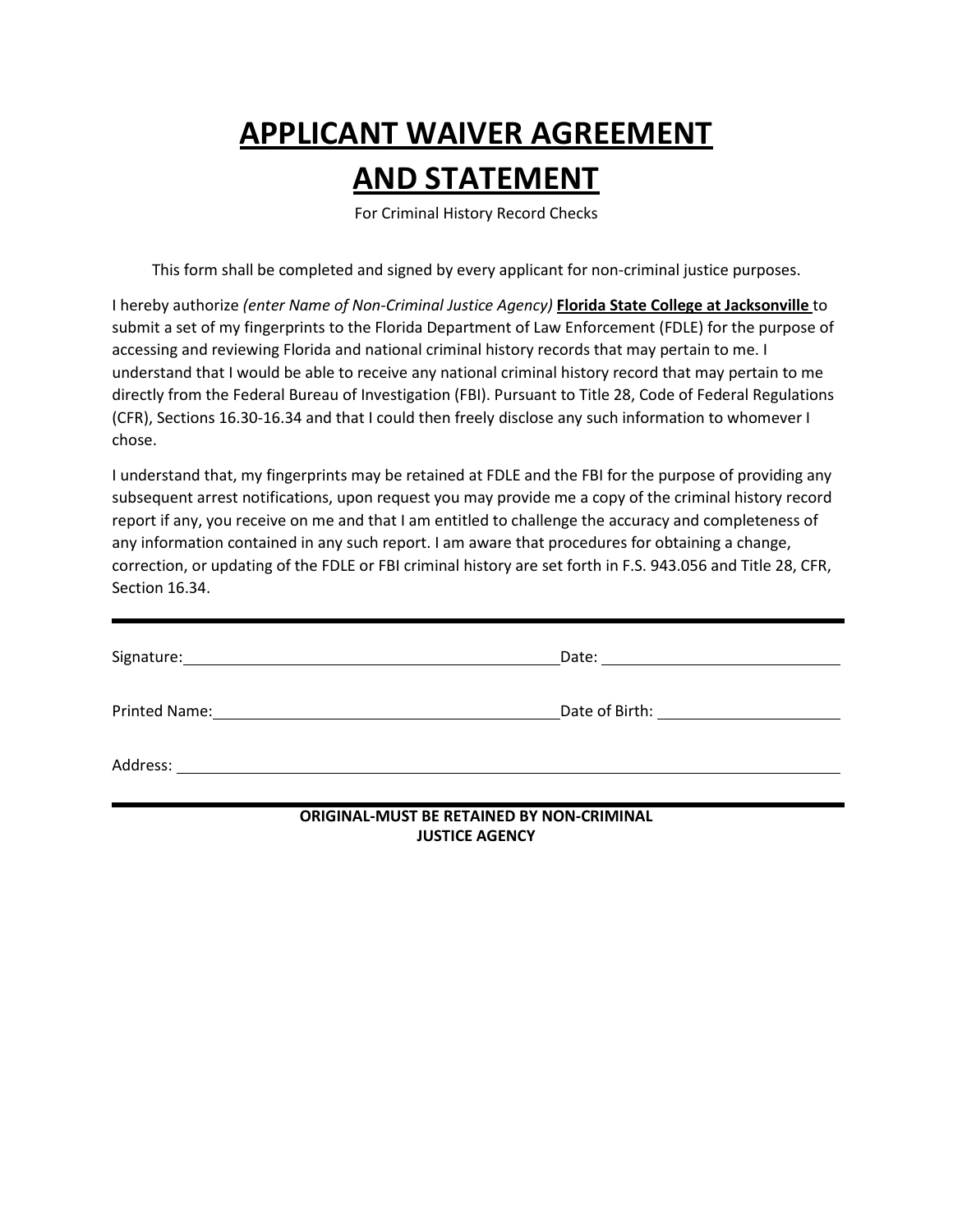

The Family Educational Rights and Privacy Act (FERPA), affords certain rights to students concerning the privacy of, and access to, their education records. Students may choose to complete and submit this form allowing the release of their education records to specified third parties. This form authorizes Florida State College at Jacksonville to release education records to third parties; it does not obligate Florida State College at Jacksonville to do so. Florida State College at Jacksonville reserves the right to review and respond to requests for release of education records on a case-by-case basis. For additional information, visit the College catalog for Student Records and Privacy or visit the U.S. Department of Education's website at (www2.ed.gov/policy/gen/guid/fpco/ferpa).

| Name of Student (Last, First, Middle Initial):                                                                                                                                                                                                                                                                                                                                                                                                                                                                                                                                                                                                                                                                                                                        | *Student ID:                                                     | Date of Birth:          |
|-----------------------------------------------------------------------------------------------------------------------------------------------------------------------------------------------------------------------------------------------------------------------------------------------------------------------------------------------------------------------------------------------------------------------------------------------------------------------------------------------------------------------------------------------------------------------------------------------------------------------------------------------------------------------------------------------------------------------------------------------------------------------|------------------------------------------------------------------|-------------------------|
|                                                                                                                                                                                                                                                                                                                                                                                                                                                                                                                                                                                                                                                                                                                                                                       |                                                                  |                         |
| *In compliance with Florida Statute 119.071(5), Florida State College at Jacksonville issues this notification regarding the purpose of the collection and use of Social Security<br>numbers. Florida State College will collect your Social Security Number (SSN) for record identification, state and federal reporting. Providing your SSN on this application<br>means that you consent to the use of your number in the manner described. If you choose not to provide your SSN, you will be provided an alternate identification number.<br>All Social Security Numbers are protected by Federal regulations and are not to be released to unauthorized parties. Read more about the collection and use of social security<br>numbers(http://www.fscj.edu/ssn). |                                                                  |                         |
| Education records to be released (check all that apply):                                                                                                                                                                                                                                                                                                                                                                                                                                                                                                                                                                                                                                                                                                              |                                                                  |                         |
| $X$ Academic Information (transcript, credit hours enrolled/earned, grades/GPA, class schedule, academic progress, enrollment status, etc.)                                                                                                                                                                                                                                                                                                                                                                                                                                                                                                                                                                                                                           |                                                                  |                         |
| Financial Aid Information (awards, application data, disbursements, eligibility, financial aid academic progress status, etc.)                                                                                                                                                                                                                                                                                                                                                                                                                                                                                                                                                                                                                                        |                                                                  |                         |
| Loan Information (College maintained loan disbursements, billing and repayment history - including credit reporting history, balances,<br>collection activity, etc.)                                                                                                                                                                                                                                                                                                                                                                                                                                                                                                                                                                                                  |                                                                  |                         |
| Student Account Information (billing statements, charges, credits, payments, past due amounts, collection activity, financial hold, etc.)                                                                                                                                                                                                                                                                                                                                                                                                                                                                                                                                                                                                                             |                                                                  |                         |
| <b>All Records Listed Above</b>                                                                                                                                                                                                                                                                                                                                                                                                                                                                                                                                                                                                                                                                                                                                       |                                                                  |                         |
| $ \underline{X} $ Other (please specify):<br>PERSONAL IDENTIFICATION INFORMATION (PII)                                                                                                                                                                                                                                                                                                                                                                                                                                                                                                                                                                                                                                                                                | i.e. Law Enforcement / Corrections Program Application documents |                         |
| Name and address of Person(s) to whom educational records may be released:                                                                                                                                                                                                                                                                                                                                                                                                                                                                                                                                                                                                                                                                                            |                                                                  |                         |
| Northeast Florida Criminal Justice Center/Jacksonville Sheriff's Office                                                                                                                                                                                                                                                                                                                                                                                                                                                                                                                                                                                                                                                                                               | 4715 Capper Road, Jacksonville, FL 32218                         |                         |
| Name<br>Mailing Address                                                                                                                                                                                                                                                                                                                                                                                                                                                                                                                                                                                                                                                                                                                                               |                                                                  | Relationship to Student |
|                                                                                                                                                                                                                                                                                                                                                                                                                                                                                                                                                                                                                                                                                                                                                                       |                                                                  |                         |
| Mailing Address<br>Name                                                                                                                                                                                                                                                                                                                                                                                                                                                                                                                                                                                                                                                                                                                                               |                                                                  | Relationship to Student |
| Duration of release (check one):                                                                                                                                                                                                                                                                                                                                                                                                                                                                                                                                                                                                                                                                                                                                      |                                                                  |                         |
| One -Time Use: This authorization is only applicable as of the date indicated below                                                                                                                                                                                                                                                                                                                                                                                                                                                                                                                                                                                                                                                                                   |                                                                  |                         |
| Limited Use: Expire this authorization at end of term/year indicated:                                                                                                                                                                                                                                                                                                                                                                                                                                                                                                                                                                                                                                                                                                 |                                                                  |                         |
| $\boxed{\text{X}}$ Unlimited Access: Allow until a written revocation is obtained from student                                                                                                                                                                                                                                                                                                                                                                                                                                                                                                                                                                                                                                                                        |                                                                  |                         |
| I understand that (1) I have the right not to consent to the release of my education records, (2) I have the right to inspect any written records released<br>pursuant to this consent, and (3) I have the right to revoke this consent at any time by delivering a written revocation to the Registrar.                                                                                                                                                                                                                                                                                                                                                                                                                                                              |                                                                  |                         |
| Student's Signature: Date: Date: Date: Date: Date: Date: Date: Date: Date: Date: Date: Date: Date: Date: Date: Date: Date: Date: Date: Date: Date: Date: Date: Date: Date: Date: Date: Date: Date: Date: Date: Date: Date: Dat                                                                                                                                                                                                                                                                                                                                                                                                                                                                                                                                        |                                                                  |                         |
| Instructions for completing this form:                                                                                                                                                                                                                                                                                                                                                                                                                                                                                                                                                                                                                                                                                                                                |                                                                  |                         |

1. The form must be fully completed and **signed / dated by the student**. Records cannot be released if any section of this form is not complete.

2. Completed forms should be submitted to any campus/center Enrollment Services Office. Questions about this form may be directed to the Office of the Registrar at (904) 632-3186.

Florida State College at Jacksonville is a member of the Florida College System and is not affiliated with any other public or private university or college in Florida or elsewhere. Florida State College at Jacksonville is accredited by the Southern Association of Colleges and Schools Commission on Colleges to award the baccalaureate and associate degree. Contact the Commission on Colleges at 1866 Southern Lane, Decatur, Georgia 30033-4097, or call (404) 679-4500 for questions about the accreditation of Florida State College at Jacksonville. The Commission is to be contacted only if there is evidence that appears to support an institution's significant non-compliance with a requirementorstandard. DSRO April 18, 2011 (Updated January15,2014)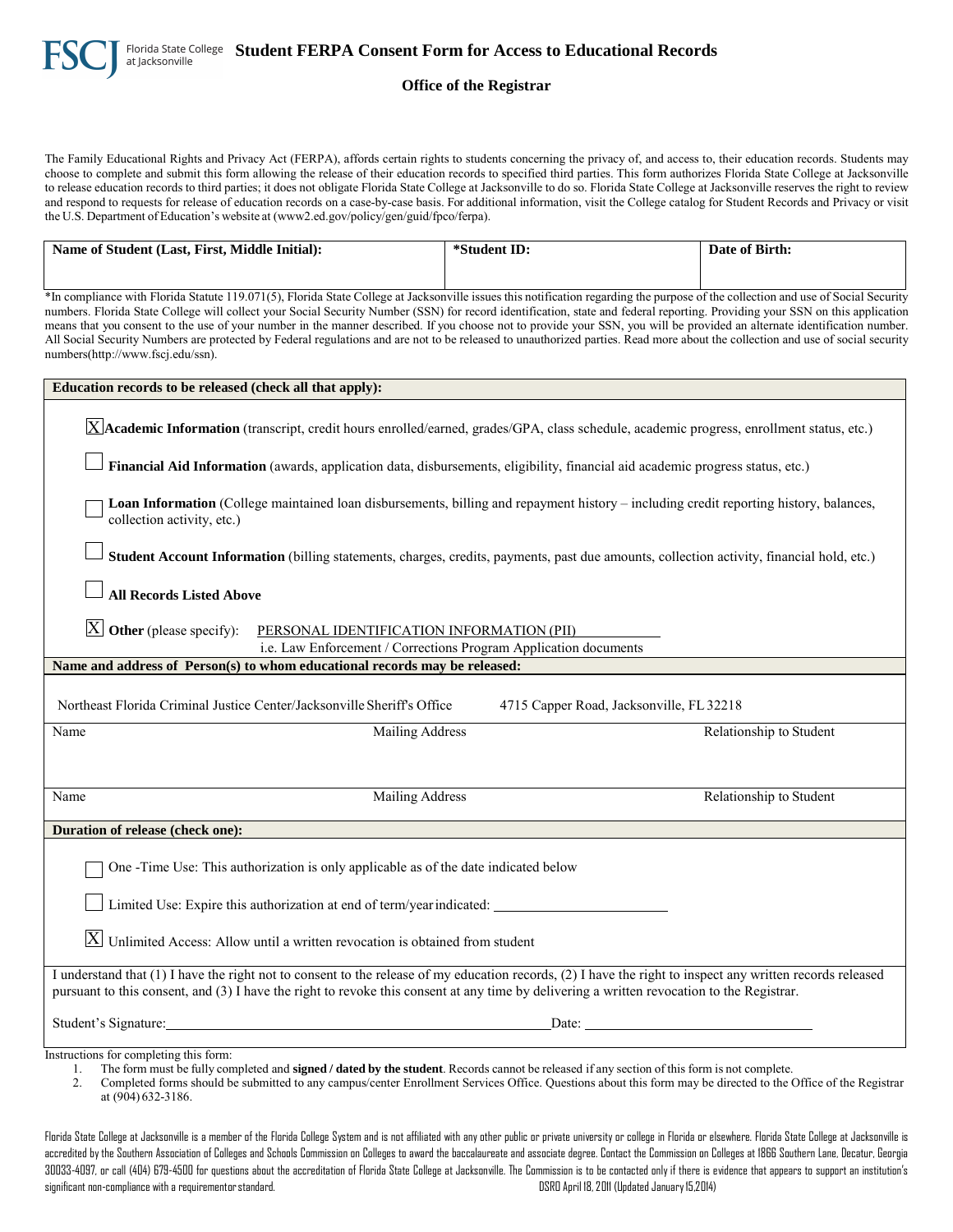

Law Enforcement

#### AUTHORITY FOR RELEASE OF INFORMATION **(Background Investigation Waiver)**



CJSTC

58

Incorporated by Reference in Rule 11B-27.0022(2)(a), F.A.C.

**To: Concerned Person or Authorized APPLICANT'SNAME: Representative of Any Organization, Institution or Repositoryof Records DATE OF BIRTH:** 

#### **LAST FOUR DIGITS OF SOCIAL SECURITYNUMBER:**

#### **AGENCY REQUESTING BACKGROUND INFORMATION: Florida State College at Jacksonville**

#### **ADDRESS:4715 CapperRoad, Jacksonville, FL 32218**

Having made application for certification or employment as a law enforcement, correctional, or correctional probation officer within the state of Florida, I hereby authorize for one year, from the date of execution hereof, any authorized representative of a Florida criminal justice agency or a Regional Criminal Justice Selection Center bearing this release to obtain any information pertaining to my employment, credit history, education, residence, academic achievement, personal information, work performance, background investigations, polygraph examinations, any and all internal affairs investigations or disciplinary records, inclu ding any files that are deemed to be confidential and/or sealed.

I also authorize release of any criminal justice records of arrests, citations, detentions, probation and parole records, or any police reports or other police records in which I may be named for any reason, including any files that are deemed to be juvenile and confidential. I hereby direct you to release this information upon the request of the bearer, whether in person or by correspondence. I further authorize the bearer to make copies of these records.

This release is executed with the full knowledge and understanding that these records and information are for the official use of a Flo rida criminal justice agency or Regional Criminal Justice Selection Center in fulfilling official responsibilities, which may include sharing the records or information with other criminal justice agencies, Regional Criminal Justice Selection Centers or the State of Florida or release to third parties as may be required by Florida public records laws. I hereby release you, as the custodian of such records, and employer, educational institution, physician, hospital or other repository of medical records, credit bureau or consumer reporting agency, including its officers, employees, and related personnel, both individually and collectively, from any and all liability for damages of whatever kind, which may at any time result to me, my heirs, family or associates because of compliance with this authorization and request to release information, or any attempt to comply with it. A copy of this form will be as effective as the original.

I hereby authorize the National Records Center, St. Louis, Missouri, or other custodian of my military record to release information or copies from my military personnel and related medical records, including a copy of my DD 214, Report of Separation, or other official documents from the United States Military denoting discharge status or current active military status to:

Section 768.095, F.S., titled Employer Immunity from Liability; disclosure of information regarding former or current employees states: An employer who discloses information about a former or current employee to a prospective employer of the former or current employee upon request of the prospective employer or of the former or current employee, is immune from civil liability for such disclosure of its consequences, unless it is shown by clear and convincing evidence that the information disclosed by the former or current employer was knowingly false or violated any civil right of the former or current employee protected under chapter 760, Florida Statutes. Pursuant to Sections 943.134(2)(a) and (4), F.S., Chapter 2001-94, Laws of Florida, disclosure of information is required unless contrary to state or federal law. Civil penalties may be available for refusal to disclose non-privileged legally *obtainable information.*

| <b>Applicant's Signature</b>                                                                                                                                                                                                   |                                                                                                                                                                                                                                                             | Date |
|--------------------------------------------------------------------------------------------------------------------------------------------------------------------------------------------------------------------------------|-------------------------------------------------------------------------------------------------------------------------------------------------------------------------------------------------------------------------------------------------------------|------|
| <b>Applicant's Address</b>                                                                                                                                                                                                     |                                                                                                                                                                                                                                                             |      |
|                                                                                                                                                                                                                                | <b>OATH</b>                                                                                                                                                                                                                                                 |      |
|                                                                                                                                                                                                                                | Pursuant to Section 117.05(13)(a), Florida Statutes                                                                                                                                                                                                         |      |
|                                                                                                                                                                                                                                |                                                                                                                                                                                                                                                             |      |
| Sworn to (or affirmed) and subscribed beforeme this entertainment and the state of the state of the state of the state of the state of the state of the state of the state of the state of the state of the state of the state |                                                                                                                                                                                                                                                             |      |
| day of year                                                                                                                                                                                                                    | $LB$ y and $CB$ y and $CB$ and $CB$ and $CB$ and $CB$ and $CB$ and $CB$ and $CB$ and $CB$ and $CB$ and $CB$ and $CB$ and $CB$ and $CB$ and $CB$ and $CB$ and $CB$ and $CB$ and $CB$ and $CB$ and $CB$ and $CB$ and $CB$ and $CB$ and $CB$ and $CB$ and $CB$ |      |
| Signature of Notary Public - State of Florida                                                                                                                                                                                  |                                                                                                                                                                                                                                                             |      |
| Print, Type, or Stamp Commissioned name of Notary Public                                                                                                                                                                       |                                                                                                                                                                                                                                                             |      |
| OR Produced Identification<br>Personally Known                                                                                                                                                                                 |                                                                                                                                                                                                                                                             |      |
|                                                                                                                                                                                                                                |                                                                                                                                                                                                                                                             |      |
|                                                                                                                                                                                                                                |                                                                                                                                                                                                                                                             |      |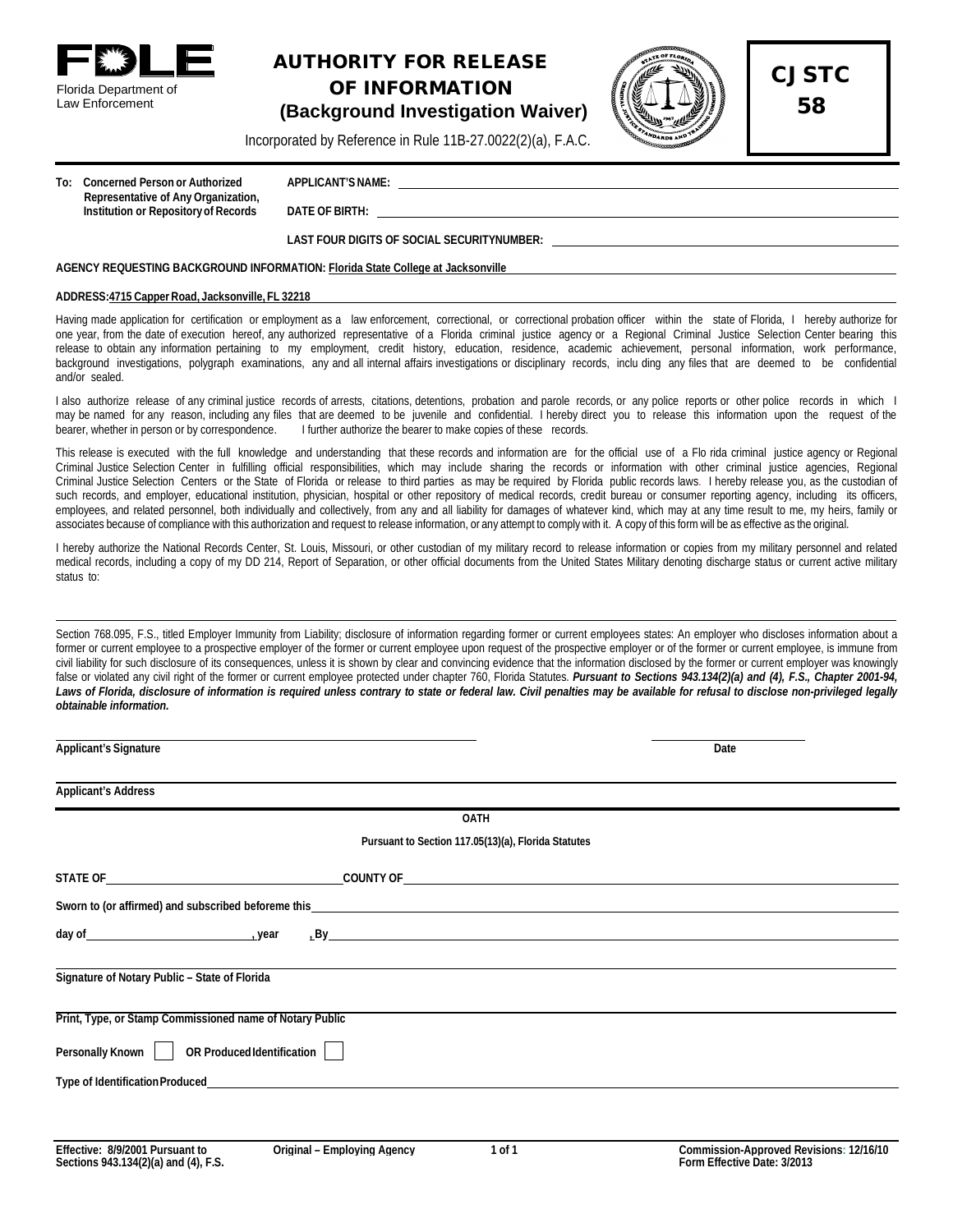

| Florida Department of |
|-----------------------|
| Law Enforcement       |

#### PHYSICIAN'S ASSESSMENT

Incorporated by Reference in Rules 11B-27.002(1)(d) and 11B-35.001(10)(d)14., F.A.C.



CJSTC 75

| 1.  |      | Applicant's Name:                  |                 |           |                                                                                                    |                                                                                                                                                                                                                                                                                                                                                                                                                                                                                                                                                                                                                                                                                                                                                                                                                                                                                                                                                                                                                         |              |                                                      |       |                               |  |     |                          |  |                             |  |
|-----|------|------------------------------------|-----------------|-----------|----------------------------------------------------------------------------------------------------|-------------------------------------------------------------------------------------------------------------------------------------------------------------------------------------------------------------------------------------------------------------------------------------------------------------------------------------------------------------------------------------------------------------------------------------------------------------------------------------------------------------------------------------------------------------------------------------------------------------------------------------------------------------------------------------------------------------------------------------------------------------------------------------------------------------------------------------------------------------------------------------------------------------------------------------------------------------------------------------------------------------------------|--------------|------------------------------------------------------|-------|-------------------------------|--|-----|--------------------------|--|-----------------------------|--|
|     |      |                                    |                 | Last      |                                                                                                    |                                                                                                                                                                                                                                                                                                                                                                                                                                                                                                                                                                                                                                                                                                                                                                                                                                                                                                                                                                                                                         |              |                                                      | First |                               |  |     |                          |  | МI                          |  |
| 2.  |      |                                    |                 |           |                                                                                                    |                                                                                                                                                                                                                                                                                                                                                                                                                                                                                                                                                                                                                                                                                                                                                                                                                                                                                                                                                                                                                         |              |                                                      |       |                               |  |     |                          |  |                             |  |
| 3.  |      |                                    |                 |           |                                                                                                    |                                                                                                                                                                                                                                                                                                                                                                                                                                                                                                                                                                                                                                                                                                                                                                                                                                                                                                                                                                                                                         |              |                                                      |       |                               |  |     |                          |  |                             |  |
| 4.  |      |                                    |                 |           |                                                                                                    | Training School: FSCJ-Northeast Criminal Justice Center                                                                                                                                                                                                                                                                                                                                                                                                                                                                                                                                                                                                                                                                                                                                                                                                                                                                                                                                                                 |              |                                                      |       |                               |  |     |                          |  |                             |  |
| 5.  |      |                                    |                 |           |                                                                                                    | The Applicant Is Requesting Employment and/or Admission Into a Basic Recruit Training Program in One of the Following Disciplines:                                                                                                                                                                                                                                                                                                                                                                                                                                                                                                                                                                                                                                                                                                                                                                                                                                                                                      |              |                                                      |       |                               |  |     |                          |  |                             |  |
|     |      | Law Enforcement                    |                 |           | $\mathsf{X}$                                                                                       |                                                                                                                                                                                                                                                                                                                                                                                                                                                                                                                                                                                                                                                                                                                                                                                                                                                                                                                                                                                                                         | Correctional |                                                      |       | <b>Correctional Probation</b> |  |     |                          |  |                             |  |
|     |      |                                    |                 |           |                                                                                                    | Note: For employment, a position description that describes the job duties the applicant will perform must be provided.<br>For training, the physical fitness conditioning program developed by the training center must be provided.                                                                                                                                                                                                                                                                                                                                                                                                                                                                                                                                                                                                                                                                                                                                                                                   |              |                                                      |       |                               |  |     |                          |  |                             |  |
| 6.  |      |                                    |                 |           |                                                                                                    | Student Participation in Basic Recruit Training Program. A student enrolled in a basic recruit training program (BRTP) is required to participate in the following activities:                                                                                                                                                                                                                                                                                                                                                                                                                                                                                                                                                                                                                                                                                                                                                                                                                                          |              |                                                      |       |                               |  |     |                          |  |                             |  |
|     | А.   |                                    |                 |           |                                                                                                    | Defensive tactics and firearms high-liability training is a component of the curriculum mandated by the Criminal Justice Standards and Training Commission. Firearms<br>training requires firing a handgun and long gun creating exposure to lead. Defensive tactics training requires sustained physical exertion and chemical agent contamination<br>to the chemicals oleo-resin capsicum (OC) and/or orthochlorobenzalmalononitrile (CS).                                                                                                                                                                                                                                                                                                                                                                                                                                                                                                                                                                            |              |                                                      |       |                               |  |     |                          |  |                             |  |
|     | В.   | following measures:                |                 |           |                                                                                                    | Physical Fitness Conditioning and Physical Fitness Testing: A BRTP student shall participate in physical fitness conditioning and a fitness test and includes the                                                                                                                                                                                                                                                                                                                                                                                                                                                                                                                                                                                                                                                                                                                                                                                                                                                       |              |                                                      |       |                               |  |     |                          |  |                             |  |
|     |      |                                    | • Vertical Jump |           |                                                                                                    | • One Minute Sit Ups                                                                                                                                                                                                                                                                                                                                                                                                                                                                                                                                                                                                                                                                                                                                                                                                                                                                                                                                                                                                    |              | $\bullet$ 300 Meter Run                              |       |                               |  |     | • Maximum Push Ups       |  | $\bullet$ 1.5 Mile Run/Walk |  |
|     | C.   |                                    |                 |           |                                                                                                    | The training center director has attached the training school's physical fitness conditioning program:                                                                                                                                                                                                                                                                                                                                                                                                                                                                                                                                                                                                                                                                                                                                                                                                                                                                                                                  |              |                                                      |       |                               |  | Yes | $\overline{\phantom{a}}$ |  | No $\square$                |  |
|     |      |                                    |                 |           |                                                                                                    |                                                                                                                                                                                                                                                                                                                                                                                                                                                                                                                                                                                                                                                                                                                                                                                                                                                                                                                                                                                                                         |              | ***********TO BE COMPLETED BY THE STUDENT*********** |       |                               |  |     |                          |  |                             |  |
| 7.  |      |                                    |                 |           |                                                                                                    | Medical Conditions Regarding OC/CS Contamination. A BRTP student should be aware of the following personal considerations that may restrict participation in the chemical<br>agent contamination of the BRTP and could possibly be aggravated to a severe degree during the contamination: Recent eye surgery, heart problems, panic disorder or stress,<br>respiratory disorder, emphysema (loss of elasticity/thinning of lung tissues), bronchial asthma, x-ray evidence of pneumoconiosis (black lung), evidence of reduced pulmonary<br>(lung) function, chronic obstructive pulmonary disease, coronary (heart) artery disease, cerebral (brain) blood vessel disease, severe or progressive hypertension (high blood<br>pressure), epilepsy, generalized seizures, pernicious anemia (severe reduction in red blood cells), diabetes (any form), pnueumomediastinum gap (air in the sac surrounding<br>lungs), history of skin allergies, or any condition for which the student is presently taking medication. |              |                                                      |       |                               |  |     |                          |  |                             |  |
| 8.  |      | <b>BRTP Student Certification.</b> |                 |           |                                                                                                    | I certify that I have reviewed the above information and $\mathsf{Id}$ $\mathsf{Id}$ or $\mathsf{d}$ on $\mathsf{Id}$ have any medical restrictions that would prevent me from<br>participating in the basic recruit training program activities outlined in item numbers 6A and 6B above.                                                                                                                                                                                                                                                                                                                                                                                                                                                                                                                                                                                                                                                                                                                              |              |                                                      |       |                               |  |     |                          |  |                             |  |
| 9.  |      |                                    |                 |           |                                                                                                    |                                                                                                                                                                                                                                                                                                                                                                                                                                                                                                                                                                                                                                                                                                                                                                                                                                                                                                                                                                                                                         |              |                                                      |       |                               |  |     |                          |  |                             |  |
| 10. |      | Student's Signature:               |                 |           |                                                                                                    |                                                                                                                                                                                                                                                                                                                                                                                                                                                                                                                                                                                                                                                                                                                                                                                                                                                                                                                                                                                                                         |              |                                                      |       |                               |  |     |                          |  |                             |  |
| 11. |      | To the Examining Physician:        |                 |           |                                                                                                    |                                                                                                                                                                                                                                                                                                                                                                                                                                                                                                                                                                                                                                                                                                                                                                                                                                                                                                                                                                                                                         |              |                                                      |       |                               |  |     |                          |  |                             |  |
|     |      |                                    |                 |           |                                                                                                    | The examination of this applicant is for employment or training as an officer, and shall include a complete physical examination at a level of specificity sufficient to determine<br>whether there is any medical or physiological reason that would prevent the applicant from performing the essential functions for employment or training as an officer for the<br>discipline indicated in number 5 above. Disabilities, impairment, or limitations identified by the examination, which would prevent the applicant from performing the essential<br>functions for the officer position, should be reported to the employing agency.                                                                                                                                                                                                                                                                                                                                                                              |              |                                                      |       |                               |  |     |                          |  |                             |  |
| 12. |      | <b>Physician's Attestation:</b>    |                 |           |                                                                                                    |                                                                                                                                                                                                                                                                                                                                                                                                                                                                                                                                                                                                                                                                                                                                                                                                                                                                                                                                                                                                                         |              |                                                      |       |                               |  |     |                          |  |                             |  |
|     |      |                                    |                 |           |                                                                                                    | I hereby attest that I have examined the above named applicant and find him/her CAPABLE of participating in basic recruit training and/or performing the essential functions<br>of the law enforcement, correctional, or correctional probation officer job for which the applicant is seeking employment and/or training reflected in number 3 and/or 4 above.                                                                                                                                                                                                                                                                                                                                                                                                                                                                                                                                                                                                                                                         |              |                                                      |       |                               |  |     |                          |  |                             |  |
|     |      | 4 above.                           |                 |           |                                                                                                    | I hereby attest that I have examined the above named applicant and find him/her NOT CAPABLE of participating in basic recruit training and/or performing the essential<br>functions of the law enforcement, correctional, or correctional probation officer job for which the applicant is seeking employment and/or training reflected in number 3 and/or                                                                                                                                                                                                                                                                                                                                                                                                                                                                                                                                                                                                                                                              |              |                                                      |       |                               |  |     |                          |  |                             |  |
| 13. |      |                                    |                 |           | disqualify the applicant from employment.                                                          | Pre-existing Conditions: Sections 112.18 and 943.13, F.S., require agency knowledge of the following three pre-existing conditions. However, these outcomes do not statutorily<br>Please respond to the following "in my professional opinion, this examination":                                                                                                                                                                                                                                                                                                                                                                                                                                                                                                                                                                                                                                                                                                                                                       |              |                                                      |       |                               |  |     |                          |  |                             |  |
|     | 13а. | Did                                |                 | or        | did not                                                                                            | reveal evidence of tuberculosis.                                                                                                                                                                                                                                                                                                                                                                                                                                                                                                                                                                                                                                                                                                                                                                                                                                                                                                                                                                                        |              |                                                      |       |                               |  |     |                          |  |                             |  |
|     | 13b. | Did                                |                 | 0r        | did not                                                                                            | reveal evidence of heart disease.                                                                                                                                                                                                                                                                                                                                                                                                                                                                                                                                                                                                                                                                                                                                                                                                                                                                                                                                                                                       |              |                                                      |       |                               |  |     |                          |  |                             |  |
|     | 13с. | Did                                |                 | <b>or</b> | did not                                                                                            | reveal evidence of hypertension.                                                                                                                                                                                                                                                                                                                                                                                                                                                                                                                                                                                                                                                                                                                                                                                                                                                                                                                                                                                        |              |                                                      |       |                               |  |     |                          |  |                             |  |
|     |      |                                    |                 |           |                                                                                                    |                                                                                                                                                                                                                                                                                                                                                                                                                                                                                                                                                                                                                                                                                                                                                                                                                                                                                                                                                                                                                         |              |                                                      |       |                               |  |     |                          |  |                             |  |
| 14. |      |                                    |                 |           | Physician, Certified Advanced Registered Nurse<br>Practitioner, or Physician Assistant's Signature |                                                                                                                                                                                                                                                                                                                                                                                                                                                                                                                                                                                                                                                                                                                                                                                                                                                                                                                                                                                                                         |              |                                                      |       | <b>Printed Name</b>           |  |     |                          |  | <b>Examination Date</b>     |  |
| 15. |      |                                    |                 |           |                                                                                                    |                                                                                                                                                                                                                                                                                                                                                                                                                                                                                                                                                                                                                                                                                                                                                                                                                                                                                                                                                                                                                         |              |                                                      |       |                               |  |     |                          |  |                             |  |
|     |      |                                    |                 |           |                                                                                                    | Physician, Certified Advanced Registered Nurse Practitioner, or Physician Assistant's License Number                                                                                                                                                                                                                                                                                                                                                                                                                                                                                                                                                                                                                                                                                                                                                                                                                                                                                                                    |              |                                                      |       |                               |  |     |                          |  | <b>Licensing State</b>      |  |
| 16. |      |                                    |                 |           |                                                                                                    | Physician, Certified Advanced Registered Nurse Practitioner, or Physician Assistant's Professional Address                                                                                                                                                                                                                                                                                                                                                                                                                                                                                                                                                                                                                                                                                                                                                                                                                                                                                                              |              |                                                      |       |                               |  |     |                          |  |                             |  |
|     |      |                                    |                 |           |                                                                                                    |                                                                                                                                                                                                                                                                                                                                                                                                                                                                                                                                                                                                                                                                                                                                                                                                                                                                                                                                                                                                                         |              |                                                      |       |                               |  |     |                          |  |                             |  |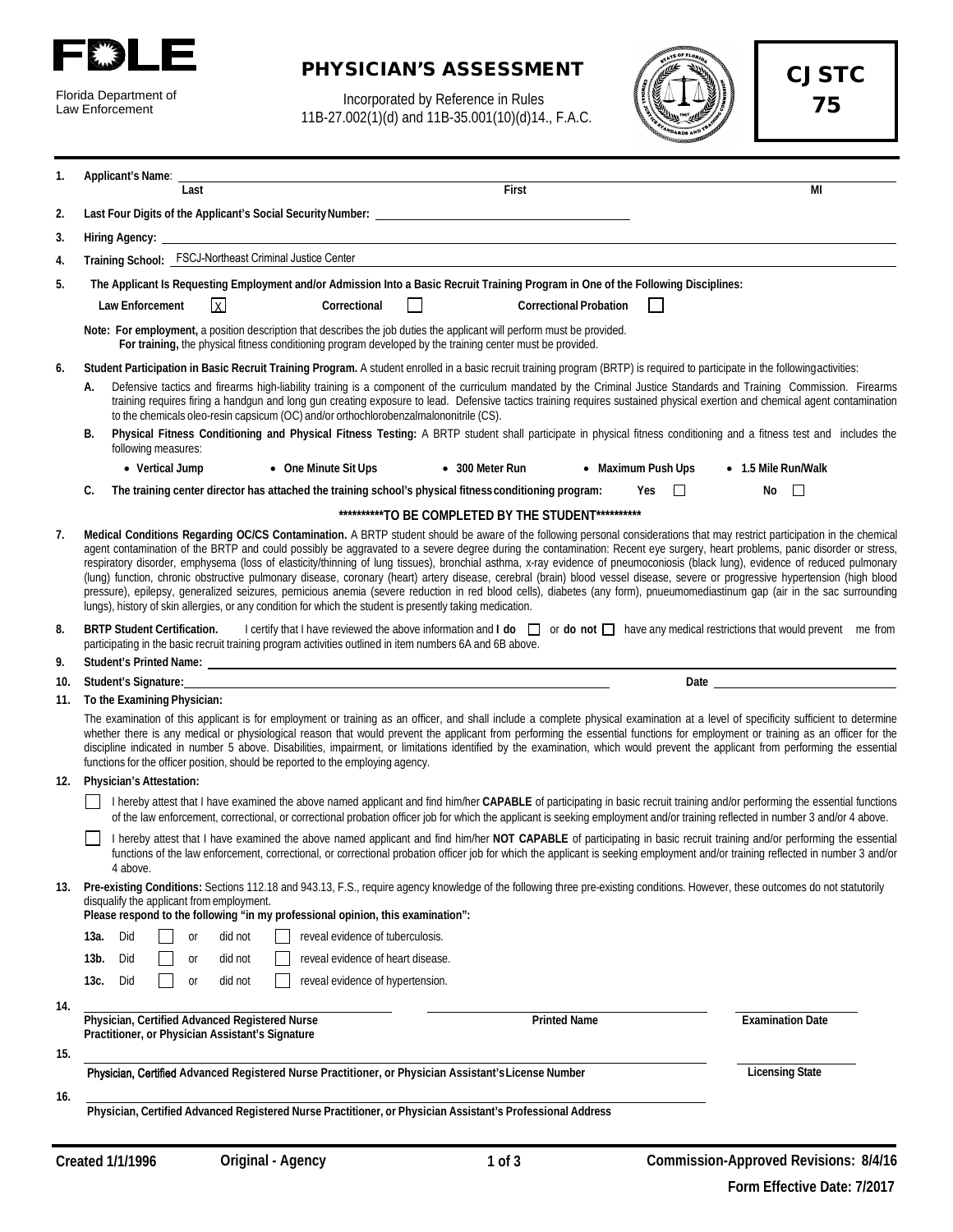#### INSTRUCTIONS FOR COMPLETING FORM CJSTC-75

Use this form to document and verify the applicant's compliance with the employment requirements of Section 943.13, F.S., and Rule 11B-27.002(1)(d), F.A.C., and/or with the Basic Recruit Training Program entrance requirements of Rule 11B-35.001(14)(b), F.A.C.

#### GENERAL INSTRUCTIONS

- The physical examination must be performed by a physician licensed under Chapters 458 or 459, F.S., a certified advanced registered nurse practitioner, or a physician assistant.
- This form or an equivalent form, indicating that the officer is capable of performing the essential functions of the law enforcement, correctional, or correctional probation officer duties for which the applicant is seeking employment, **is required** for each new employment or appointment of an officer and may shall be used in conjunction with the Patient Information form CJSTC-75A or an equivalent form, to assist the physician, certified advanced registered nurse practitioner, or physician assistant, by providing testing guidelines to examine the applicant. The physical examination shall not be completed more than one year prior to the officer's date of employment or appointment and a CJSTC-75 form completed for one employing agency may not be used by any other employing agency. If the examination is for employment only, sections 6 – 10 are not required.
- This form, indicating that an applicant is capable of participating in a Basic Recruit Training Program (BRTP), **is required if the applicant is entering a BRTP** and must be completed prior to entrance into a BRTP. The completed form must be maintained in the BRTP course file.
- If an applicant is entering a Basic Recruit Training Program and gaining employment with a criminal justice agency at the same time, a single CJSTC-75 form may be completed for the employing agency and for the training center. The original CJSTC-75 form should reside at the employing agency with a copy being provided to the training center.

#### INSTRUCTIONS ON HOW TO COMPLETE THIS FORM

- **1. Applicant's Name:** Enter the applicant's full legal name.
- **2. Last Four Digits of the Social Security Number:** Enter the last four digits of the applicant's social security number.
- **3. Hiring Agency:** Enter the hiring agency's name (if applicable).
- **4. Training Center:** Enter the training center's name (if applicable).
- **5. Request for Employment and/or Training as an officer:** Place a check mark in the box for the discipline in which the applicant is being employed or completing training.
- **6. Student Participation in Basic Recruit Training Program Activities. Defensive Tactics (includes chemical agent contamination), Firearms, and Physical Fitness Conditioning and Physical Fitness Testing:** High-liability training in defensive tactics, firearms, and chemical agent contamination is a component of the curriculum mandated by the Criminal Justice Standards and Training Commission and participation in the activities is a requirement for successfully completing a BRTP. **There is no pass or fail at this time.** The test results for each of the five required tests will be recorded on the Academy Physical Fitness Standards Report, form CJSTC-67A as **"I"** if the student did not perform the test component or **"D"** if the student was dismissed from the basic recruit training program.
	- **A. Defensive Tactics and Firearms Training.** Firearms training requires firing a handgun and long gun creating exposure to lead. Defensive tactics training requires sustained physical exertion and chemical agent contamination to the chemicals oleo-resin capsicum (OC) and/or orthochlorobenzalmalononitrile(CS).
	- **B. Physical Fitness Conditioning and Physical Fitness Testing.** The Physical Fitness Test includes the following measures and are defined asfollows:
		- *Vertical Jump.* This measures leg power by measuring how high a person jumps.
		- One Minute Sit Ups. This measures abdominal, or trunk, muscular endurance. While lying on his or her back, the student will be given one minute to do as many bent-leg sit ups as possible.
		- *300 Meter Run.* This measures anaerobic power, or the ability to make an intense burst of effort for a short time period or distance. This component consists of sprinting 300 meters as fast as possible.
		- *Maximum Push Ups.* This measures the muscular endurance of the upper body. This component consists of doing as many push-ups as possible until muscular failure. Males are required to perform the standard push-up and females have the option to perform the standard or modified push-up.
		- *1.5 Mile Run/Walk.* This measures aerobic power or cardiovascular endurance (stamina over time). To complete this component, the student runs or walks a distance of 1.5 miles as fast aspossible.
	- **C. A physical fitness conditioning program developed by the training school shall be attached to form CJSTC-75 prior to the student's examination by a physician, certified advanced registered nurse practitioner, or the physician assistant.**
- **7. Medical Conditions Regarding Chemical Agent Contamination.** The student shall review the listed medical conditions and list other conditions that may restrict him or her from participating in Chemical Agent Contamination to the chemicals oleo-resin capsicum (OC) and/or orthochlorobenzalmalononitrile (CS).
- **8. Basic Recruit Training Program Activities Certification.** The student shall check the appropriate box to indicate if he or she **does or does not** have a medical condition that would restrict participation in the BRTP activities indicated in item numbers 6A and 6B of this form.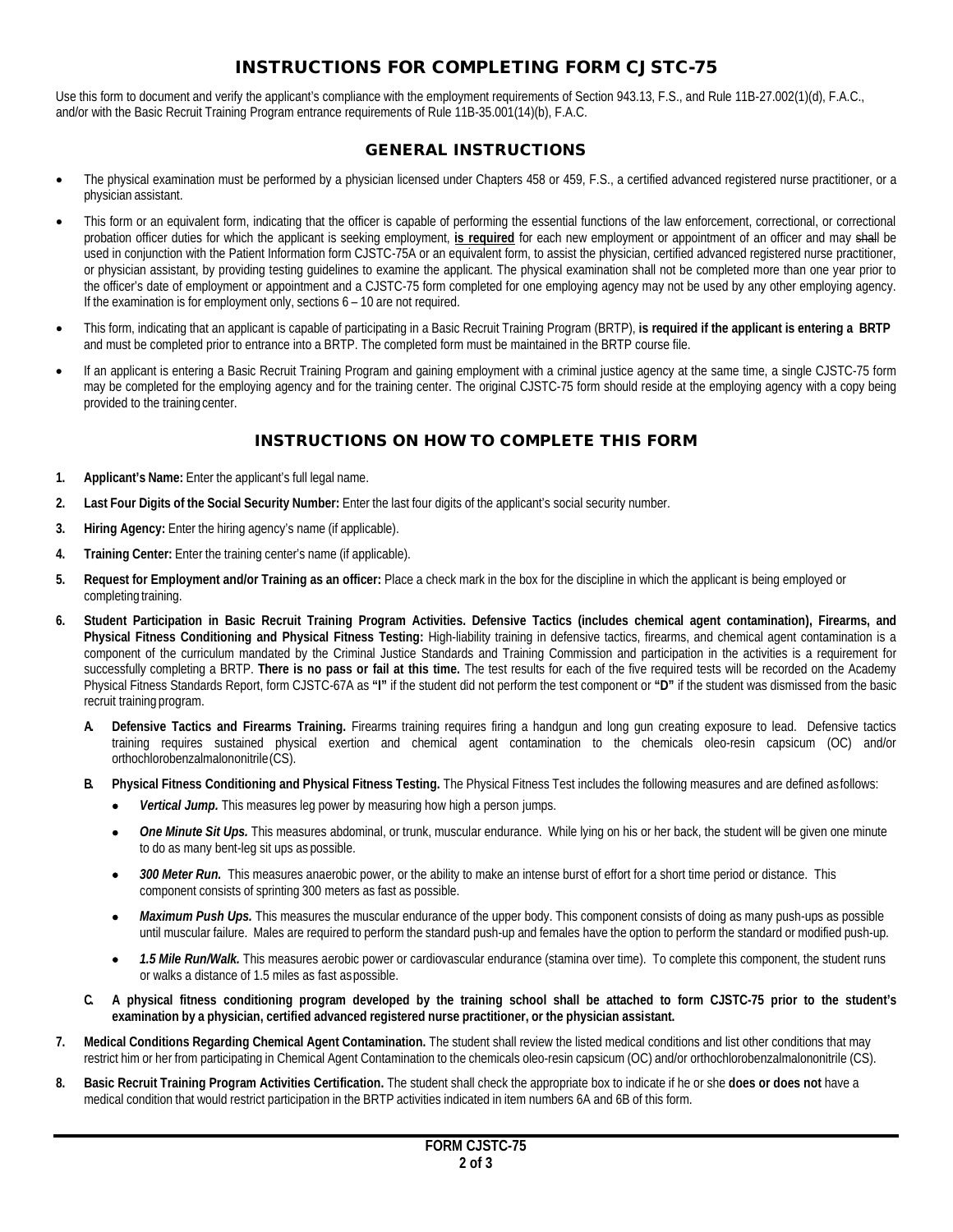- **9. Student's Printed Name.** The student shall print his or her first name, last name, and middle initial.
- **10. Student's Signature and Date.** The student shall provide a signature and date to verify the information provided by the student is true and correct.
- **11. Examining Physician:** The examining physician shall examine the applicant for any medical or physiological reasons that would prevent the applicant from entry into a BRTP or as an officer for employment purposes, pursuant to the attached job duties and/or physical conditioning program.
- **12. Physician's Attestation:** The physician, certified advanced registered nurse practitioner, or physician assistant shall mark the appropriate box attesting that the applicant is capable or not capable of participating in basic recruit training and/or performing the essential functions of the law enforcement, correctional, or correctional probation officer discipline for which the officer/applicant is seeking training and/or employment.
- **13. Pre-existing Conditions:** The physician, certified advanced registered nurse practitioner, or physician assistant shall mark the appropriate box for each preexisting condition attesting that the examination of the applicant **Did or Did Not** reveal evidence of the pre-existing conditions listed. These outcomes are not disqualifying for employment.
- **14. Signature:** The physician, certified advanced registered nurse, or physician assistant shall sign and print his or her name and enter the examination date.
- **15. License Number:** Enter the physician, certified advanced registered nurse practitioner, or physician assistant's license number and licensing state.
- **16. Professional Address:** Enter the physician, certified advanced registered nurse, or physician assistant's professional address.